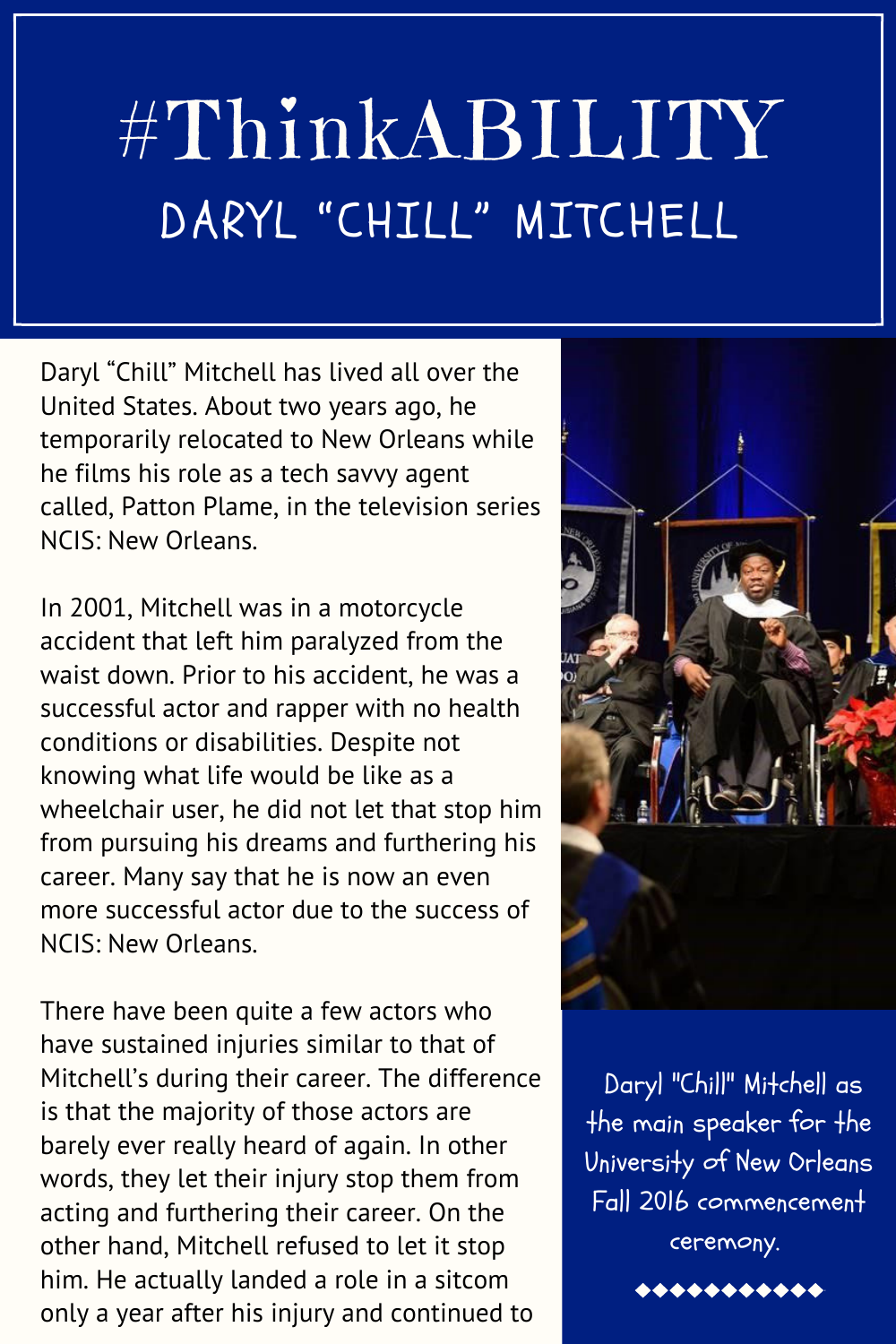land future roles. On many occasions, producers tweaked the role of the character to fit Mitchell in as a wheelchair user.

Following is a quote from Mitchell during an interview with People Magazine:

*"It was totally my fault. I took off in the dark without a helmet on a road I didn't know. The doctors told me that I had messed up my spinal cord and that I was paralyzed…It was more amazing than scary. Me, the most mobile person in the world, and I couldn't move. I'd played basketball and baseball and wrestled in school and done a whole lot of swimming. And Dance? Oh, My God, I was a great dancer."*

Mitchell credits humor in helping him transition into life with a disability. He believes that making jokes about the wheelchair makes everyone else a little more comfortable. Sometimes people will look at another person in a wheelchair and hesitate to make conversation fearing they'll say the wrong thing. Therefore, he makes jokes about it so people will feel more at ease.

Mitchell says he knows many people in the industry view people with disabilities as more of a liability than an asset, and he has dedicated his career since the accident to change that.

He has become a major advocate for people with disabilities! More specifically, those with spinal cord injuries. He even started his own organization that focuses on helping minorities with spinal cord injuries called, "The Daryl Mitchell Foundation." The main goal of the organization is to help this group get all the necessary resources they need to be able to live a full life after an injury. A very memorable moment in his life happened the same year as his injury. His close friend, Denzel Washington, was nominated for an Oscar and invited him to join him for the ceremony. He flew out to attend the ceremony only to be turned away because the Kodak building did not have adequate wheelchair seating. This is what he had to say, "That's gonna change. Everyone's going to know about wheelchairs now that I'm in one. I promise you that."